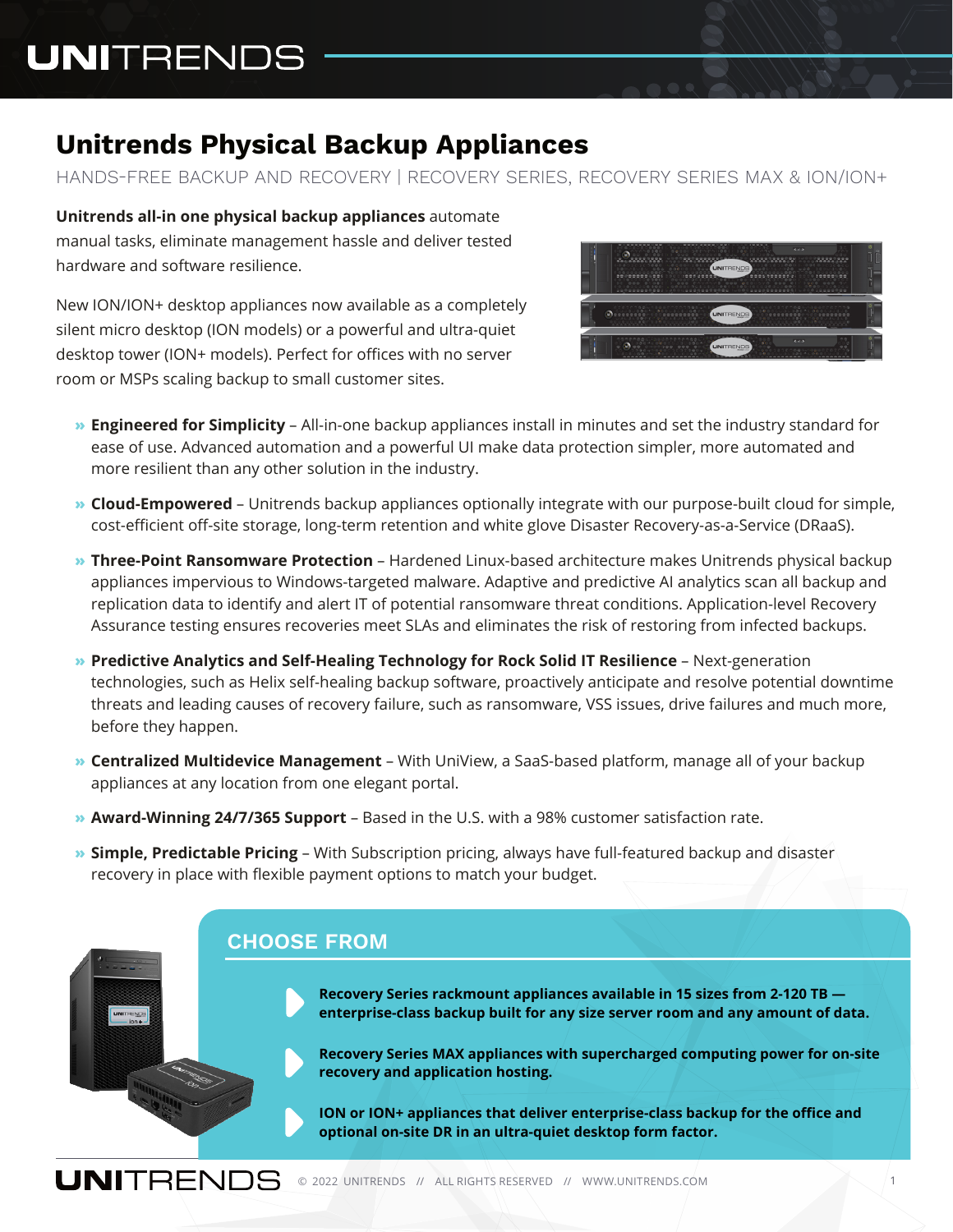## **Unitrends Backup Appliance Features**

All models now include our most advanced backup software with built-in enterprise features. Available add-ons include Helix self-healing backup automation, long-term retention and DRaaS.

| RECOVERY SERIES, RECOVERY SERIES MAX, AND ION/ION+ FEATURES                                        | <b>INCLUDED</b>   |
|----------------------------------------------------------------------------------------------------|-------------------|
| Backup for Physical, Virtual (VMware, Hyper-V, XenServer), Nutanix AHV, Cisco UCS and more         |                   |
| Automatic Ransomware Detection - Built-in AI detects and alerts you to ransomware                  |                   |
| 24/7/365 Customer Support                                                                          |                   |
| AES-256 Bit Encryption                                                                             |                   |
| Global Adaptive Deduplication                                                                      |                   |
| Local Backup Copies (NAS, DAS and SAN)                                                             |                   |
| Unitrends Cloud & DRaaS - Enabled and Integrated With AWS & Azure Clouds                           | Add-Ons Available |
| Hot/Cold & Dissimilar Bare Metal Recovery                                                          |                   |
| <b>Replication Target</b>                                                                          |                   |
| Instant Recovery (P2V); (V2V); (V2P)                                                               |                   |
| VMware and Windows Replicas                                                                        |                   |
| Predictive Analytics-Based Hardware Resilience & Failure Alerts                                    | ✓                 |
| SLA Policy Automation - Define & schedule backups in one easy step based on your RTO and RPO goals |                   |
| Integration With RESTful API                                                                       | ✓                 |
| Database Protection for SQL Server & Oracle                                                        |                   |
| Enterprise Application Backup - Exchange, SharePoint                                               | ✓                 |
| Long-Term Data Management                                                                          |                   |
| Centralized Multidevice Management                                                                 |                   |
| Automated Recovery Testing                                                                         |                   |
| <b>Automated Failover</b>                                                                          |                   |
| RTO/RPO Compliance Reporting                                                                       |                   |
| Recovery Analytics                                                                                 |                   |
| Unlimited Granular Exchange Recovery                                                               |                   |
| Security-Integrated Copy Data Management (CDM)                                                     | ✓                 |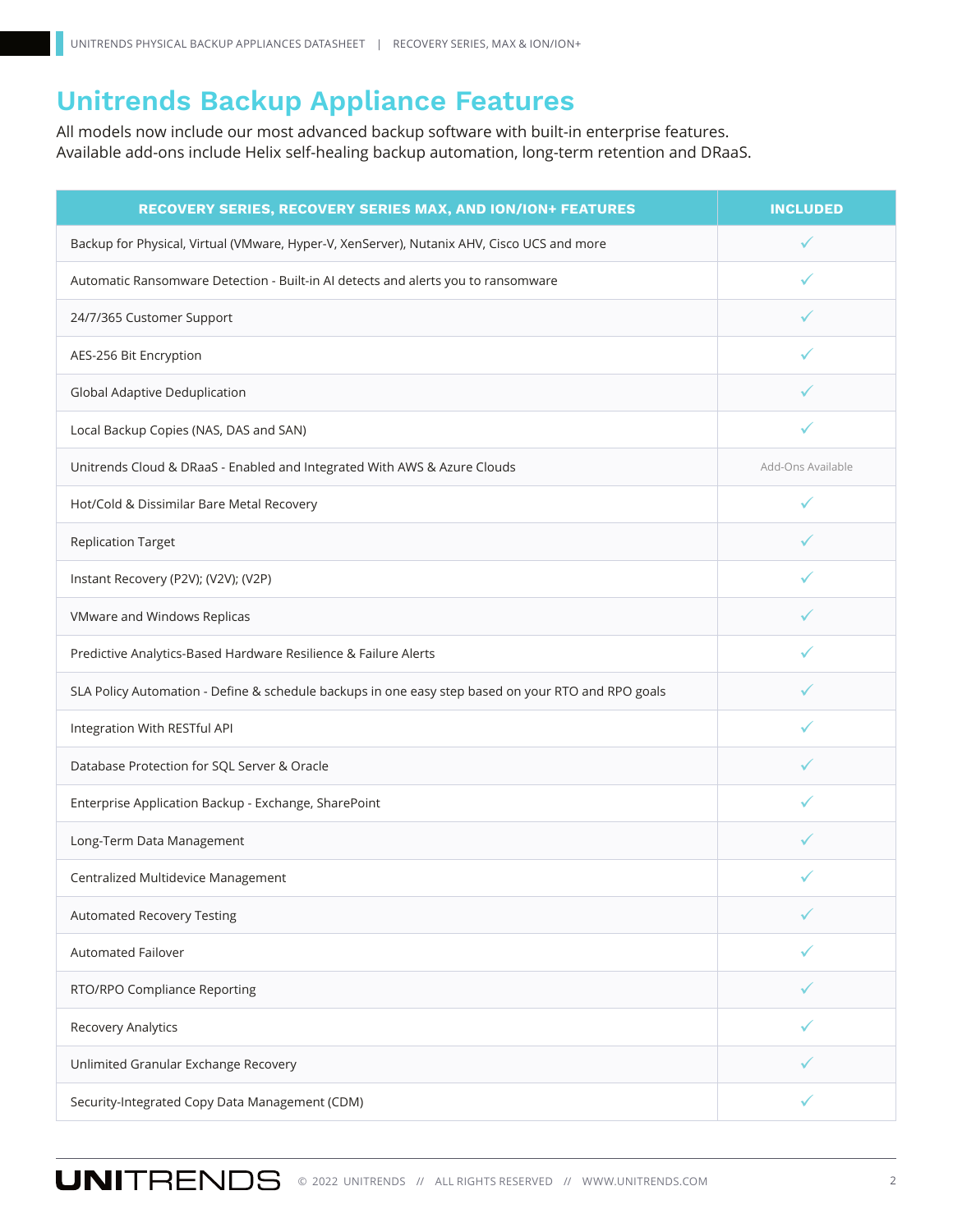#### **Recovery Series Backup Appliances Specifications**

Original flavor of Unitrends' legendary all-in-one backup appliances, built for any size server room.

|                                                            | 9002           | 9004           | 9006                      | 9008           | 9010           | 9012           | <b>9016S</b>   | <b>9020S</b>   | <b>9024S</b>   | <b>9032S</b>   | <b>9040S</b>   | <b>9060S</b>   | <b>9080S</b>   | <b>9100S</b>   | <b>9120S</b>   |
|------------------------------------------------------------|----------------|----------------|---------------------------|----------------|----------------|----------------|----------------|----------------|----------------|----------------|----------------|----------------|----------------|----------------|----------------|
| Usable<br>Capacity (TB)                                    | $\overline{2}$ | $\overline{4}$ | 6                         | 8              | 10             | 12             | 16             | 20             | 24             | 32             | 40             | 60             | 80             | 100            | 120            |
| Suggested<br>Backup (TB) *                                 | 1.1            | 2.4            | 3.6                       | 4.8            | 6.0            | 7.6            | 10.1           | 12.6           | 16.6           | 22.0           | 27.5           | 41.2           | 55.0           | 68.7           | 82.4           |
| Form Factor                                                | 1U             | 1U             | 1U                        | 1U             | 1U             | 1U             | 1U             | 1U             | 1U             | 2U             | 2U             | 2U             | 2U             | 2U             | 2U             |
| Processor<br>Cores/Threads                                 | 4/8            | 4/8            | 4/8                       | 4/8            | 4/8            | 4/8            | 8/16           | 8/16           | 8/16           | 16/32          | 16/32          | 24/48          | 24/48          | 24/48          | 24/48          |
| RAM (GB)                                                   | 8              | $\,8\,$        | 16                        | 16             | 16             | 16             | 32             | 32             | 32             | 64             | 128            | 256            | 256            | 256            | 256            |
| <b>ECC RAM</b>                                             | $\checkmark$   | $\checkmark$   | $\checkmark$              | $\checkmark$   | $\checkmark$   | ✓              | $\checkmark$   | $\checkmark$   | $\checkmark$   | $\checkmark$   | $\checkmark$   | $\checkmark$   | $\checkmark$   | $\checkmark$   | $\checkmark$   |
| AES-NI                                                     | $\checkmark$   | ✓              | $\checkmark$              | $\checkmark$   | ✓              | $\checkmark$   | $\checkmark$   | $\checkmark$   | ✓              | $\checkmark$   | $\checkmark$   | $\checkmark$   | $\checkmark$   | $\checkmark$   | $\checkmark$   |
| <b>iDRAC</b>                                               | ✓              | ✓              | $\checkmark$              | $\checkmark$   | ✓              | $\checkmark$   | ✓              | $\checkmark$   | $\checkmark$   | $\checkmark$   | ✓              | $\checkmark$   | $\checkmark$   | ✓              | $\checkmark$   |
| Virtual Remote<br>Console                                  | $\mathbf x$    | ×              | $\mathbf x$               | ×              | ✓              | ✓              | ✓              | ✓              | ✓              | $\checkmark$   | ✓              | ✓              | ✓              | ✓              | ✓              |
| Hot Swap HD                                                | ×              | ×              | $\pmb{\times}$            | ×              | ×              | ×              | $\checkmark$   | ✓              | $\checkmark$   | $\checkmark$   | ✓              | ✓              | ✓              | ✓              | $\checkmark$   |
| 1 Gb<br><b>Ethernet Ports</b>                              | 2              | $\overline{2}$ | $\overline{2}$            | $\overline{2}$ | $\overline{2}$ | $\overline{2}$ | $\overline{2}$ | $\overline{2}$ | $\overline{2}$ | $\overline{2}$ | $\overline{2}$ | $\overline{2}$ | $\overline{2}$ | $\overline{2}$ | $\overline{2}$ |
| 10 Gb Base -<br>T RJ45 Ports                               | ×              | ×              | $\boldsymbol{\mathsf{x}}$ | $\mathbf x$    | ×              | ×              | $\overline{2}$ | $\overline{2}$ | $\overline{2}$ | 2              | $\overline{2}$ | $\overline{2}$ | $\overline{2}$ | $\overline{2}$ | $\overline{2}$ |
| ADD-ON<br><b>ADAPTERS</b>                                  | 9002           | 9004           | 9006                      | 9008           | 9010           | 9012           | 9016S          | 9020S          | 9024S          | 9032S          | 9040S          | 9060S          | 9080S          | 9100S          | 9120S          |
| 2x 10 Gb<br><b>Ethernet SFP</b><br>$+$ NIC                 | $\mathbf x$    | $\mathbf x$    | $\boldsymbol{\mathsf{x}}$ | $\mathbf x$    | $\mathbf x$    | ×              | ×              | ×              | $\mathbf x$    | $\odot$        | $\odot$        | $\odot$        | $\odot$        | $\odot$        | $\odot$        |
| 1x8 Gb<br><b>Ethernet Fibre</b><br>Channel                 | ×              | ×              | $\boldsymbol{\mathsf{x}}$ | ×              | ×              | ×              | ×              | ×              | ×              | $\odot$        | $\odot$        | $\odot$        | $\odot$        | $\odot$        | $\odot$        |
| ARCHIVING<br><b>ADAPTERS</b>                               | 9002           | 9004           | 9006                      | 9008           | 9010           | 9012           | 9016S          | 9020S          | 9024S          | 9032S          | 9040S          | 9060S          | 9080S          | 9100S          | 9120S          |
| <b>USB 3.0</b>                                             | $\checkmark$   | $\checkmark$   | $\checkmark$              | $\checkmark$   | $\checkmark$   | $\checkmark$   | $\checkmark$   | $\checkmark$   | $\checkmark$   | $\checkmark$   | $\checkmark$   | $\checkmark$   | $\checkmark$   | $\checkmark$   | $\checkmark$   |
| SAS to 4<br>Port eSATA<br>Controller<br>$(RXDA)$ $\bullet$ | ×              | $\pmb{\times}$ | ×                         | ×              | ×              | ×              | $\odot$        | $\odot$        | $\odot$        | $\odot$        | $\odot$        | $\odot$        | $\odot$        | $\odot$        | $\odot$        |
| 12 Gbps SAS<br>Controller<br>$(Tape)$ $\bullet$            | $\pmb{\times}$ | $\pmb{\times}$ | $\boldsymbol{\mathsf{x}}$ | $\pmb{\times}$ | $\pmb{\times}$ | ×              | $\odot$        | $\odot$        | $\odot$        | $\odot$        | $\odot$        | $\odot$        | $\odot$        | $\odot$        | $\odot$        |

Usable Capacity is the appliance's raw backup capacity after RAID. O Optional

 $\sqrt{}$  Included

\* Suggested backup sizes are estimates based on data measured across thousands of customers. The estimates assume 30 days of retention and a typical composition of file and VM data.

Additionally requires a mini SAS cable, available from third-party vendors.

A single appliance can be connected to either RXDA or Tape, but not both at once. ●

 $\boldsymbol{\mathsf{X}}$  Not Available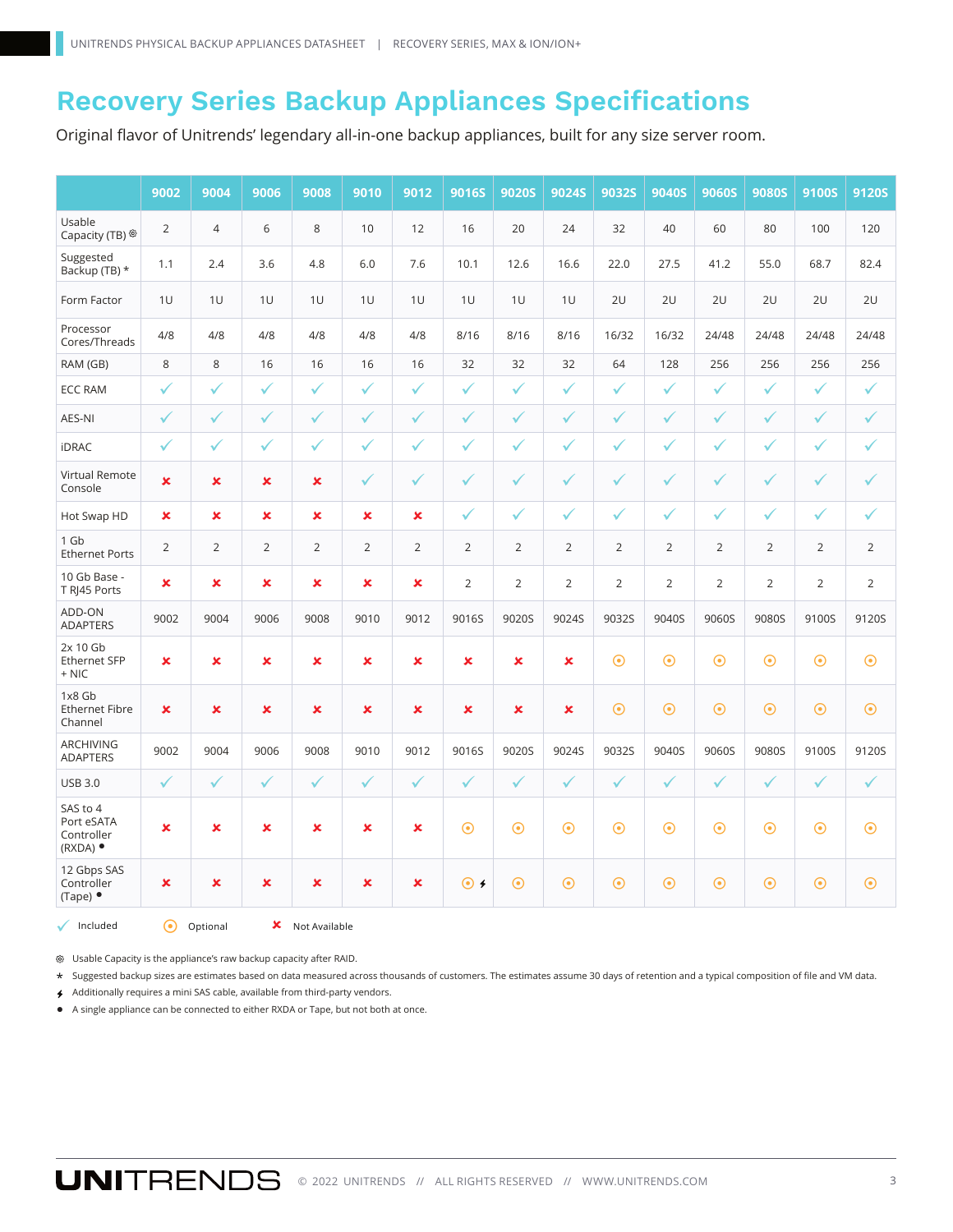|                                                           | 9002                                           | 9004                                           | 9006                                           | 9008                                           | 9010                                           | 9012                                           | 9016S                                                                           | <b>9020S</b>                                   | <b>9024S</b>                                   | <b>9032S</b>                                   | 9040S                                          | <b>9060S</b>                                   | <b>9080S</b>                                   | 9100S                                          | <b>9120S</b>                                   |
|-----------------------------------------------------------|------------------------------------------------|------------------------------------------------|------------------------------------------------|------------------------------------------------|------------------------------------------------|------------------------------------------------|---------------------------------------------------------------------------------|------------------------------------------------|------------------------------------------------|------------------------------------------------|------------------------------------------------|------------------------------------------------|------------------------------------------------|------------------------------------------------|------------------------------------------------|
| <b>STORAGE</b>                                            | 9002                                           | 9004                                           | 9006                                           | 9008                                           | 9010                                           | 9012                                           | 9016S                                                                           | 9020S                                          | 9024S                                          | 9032S                                          | 9040S                                          | 9060S                                          | 9080S                                          | 9100S                                          | 9120S                                          |
| SSD Flash<br>(in GBs)                                     | ×                                              | ×                                              | ×                                              | ×                                              | ×                                              | ×                                              | 240                                                                             | 240                                            | 240                                            | 480                                            | 480                                            | 480                                            | 480                                            | 480                                            | 480                                            |
| OS Disk                                                   | ×                                              | ×                                              | ×                                              | ×                                              | ×                                              | ×                                              | ×                                                                               | ×                                              | ×                                              | 2x1TB                                          |                                                | 2x480GB 2x480GB 2x480GB 2x480GB 2x480GB        |                                                |                                                |                                                |
| OS RAID Level                                             | ×                                              | ×                                              | ×                                              | ×                                              | ×                                              | ×                                              | ×                                                                               | ×                                              | ×                                              | RAID <sub>1</sub>                              | RAID <sub>1</sub>                              | RAID <sub>1</sub>                              | RAID <sub>1</sub>                              | RAID <sub>1</sub>                              | RAID <sub>1</sub>                              |
| Backup Disk (in<br>TB <sub>S</sub> )                      | 1x2                                            | 2x4                                            | $2x8$ $\uparrow$                               | 2x8                                            | $2x12$ $\uparrow$                              | 2x12                                           | 4x8                                                                             | 4x12                                           | 4x12                                           | 10x4                                           | 12x4                                           | 12x8                                           | 12x8                                           | 10x161                                         | 10x16                                          |
| Backup RAID Type<br>- Level                               | N/A                                            | RAID <sub>1</sub>                              | RAID <sub>1</sub>                              | RAID <sub>1</sub>                              | RAID <sub>1</sub>                              | RAID <sub>1</sub>                              | RAID 10                                                                         | RAID 10                                        | RAID <sub>10</sub>                             | RAID <sub>6</sub>                              | RAID <sub>6</sub>                              | RAID <sub>6</sub>                              | RAID <sub>6</sub>                              | RAID 6                                         | RAID 6                                         |
| ADDITIONAL<br><b>OPTIONS</b>                              | 9002                                           | 9004                                           | 9006                                           | 9008                                           | 9010                                           | 9012                                           | 9016S                                                                           | 9020S                                          | 9024S                                          | 9032S                                          | 9040S                                          | 9060S                                          | 9080S                                          | 9100S                                          | 9120S                                          |
| <b>NDMP Backup</b><br>(EMC, NetApp)                       | ×                                              | ×                                              | ×                                              | ×                                              | ×                                              | ×                                              | ✓                                                                               | ✓                                              | ✓                                              | $\checkmark$                                   | ✓                                              | ✓                                              | ✓                                              | ✓                                              | $\checkmark$                                   |
| Pledge Evergreen<br>Hardware                              | $\odot$                                        | $\odot$                                        | $\odot$                                        | $\odot$                                        | $\odot$                                        | $\odot$                                        | $\odot$                                                                         | $\odot$                                        | $\odot$                                        | $\odot$                                        | $\odot$                                        | $\odot$                                        | $\odot$                                        | $\odot$                                        | $\odot$                                        |
| <b>PLATFORM</b><br><b>CHARACTERISTICS</b>                 | 9002                                           | 9004                                           | 9006                                           | 9008                                           | 9010                                           | 9012                                           | 9016S                                                                           | 9020S                                          | 9024S                                          | 9032S                                          | 9040S                                          | 9060S                                          | 9080S                                          | 9100S                                          | 9120S                                          |
| Width (inches)                                            | 17.08<br>$(434$ mm)                            | 17.08<br>$(434$ mm $)$                         | 17.08<br>$(434$ mm $)$                         | 17.08<br>$(434$ mm)                            | 17.08<br>$(434$ mm $)$                         | 17.08<br>$(434$ mm $)$                         | 17.08<br>(434 mm)                                                               | 17.08<br>$(434$ mm $)$                         | 17.08<br>$(434$ mm)                            | 17.08<br>$(434$ mm $)$                         | 17.08<br>(434 mm)                              | 17.08<br>$(434$ mm $)$                         | 17.08<br>$(434$ mm $)$                         | 17.08<br>(434 mm)                              | 17.08<br>$(434$ mm)                            |
| Height (inches)                                           | 1.68<br>$(42.8$ mm $)$                         | 1.68<br>$(42.8$ mm $)$                         | 1.68<br>$(42.8$ mm $)$                         | 1.68<br>$(42.8$ mm $)$                         | 1.68<br>$(42.8$ mm $)$                         | 1.68<br>$(42.8$ mm $)$                         | 1.68<br>$(42.8$ mm)                                                             | 1.68<br>$(42.8$ mm)                            | 1.68<br>$(42.8$ mm $)$                         | 3.40<br>$(86.8$ mm $)$                         | 3.40<br>$(86.8$ mm $)$                         | 3.40<br>$(86.8$ mm $)$                         | 3.40<br>$(86.8$ mm $)$                         | 3.40<br>$(86.8$ mm $)$                         | 3.40<br>$(86.8$ mm $)$                         |
| Depth (inches)                                            | 23.45<br>(595.6mm)                             | 23.45<br>(595.6mm)                             | 23.45<br>(595.6mm)                             | 23.45<br>(595.6mm)                             | 23.45<br>(595.6mm)                             | 23.45<br>(595.6mm)                             | 27.26<br>(692.6mm)                                                              | 27.26<br>(692.6mm)                             | 27.26<br>(692.6mm)                             | 28.16<br>$(715.5$ mm)                          | 28.16<br>$(715.5 \, \text{mm})$                | 28.16<br>$(715.5$ mm)                          | 28.16<br>$(715.5$ mm)                          | 28.16<br>$(715.5$ mm)                          | 28.16<br>$(715.5$ mm)                          |
| Unit Weight<br>(Pounds)                                   | 26.89<br>$(12.2 \text{ kg})$                   | 26.89<br>$(12.2 \text{ kg})$                   | 26.89<br>(12.2 kg)                             | 26.89<br>$(12.2 \text{ kg})$                   | 26.89<br>(12.2 kg)                             | 26.89<br>(12.2 kg)                             | 36.92<br>$(16.8 \text{ kg})$                                                    | 36.92<br>$(16.8 \text{ kg})$                   | 36.92<br>$(16.8 \text{ kg})$                   | 72.97<br>(33.1 kg)                             | 72.97<br>(33.1 kg)                             | 72.97<br>$(33.1 \text{ kg})$                   | 72.97<br>$(33.1 \text{ kg})$                   | 72.97<br>(33.1 kg)                             | 72.97<br>(33.1 kg)                             |
| <b>Shipping Weight</b><br>(Pounds)                        | 40<br>(18.1kg)                                 | 40<br>(18.1kg)                                 | 40<br>(18.1kg)                                 | 40<br>(18.1kg)                                 | 40<br>(18.1kg)                                 | 40<br>(18.1kg)                                 | 53<br>$(24.0 \text{ kg})$                                                       | 53<br>$(24.0 \text{ kg})$                      | 53<br>$(24.0 \text{ kg})$                      | 88<br>(39.9 kg)                                | 88<br>(39.9 kg)                                | 88<br>(39.9 kg)                                | 88<br>(39.9 kg)                                | 88<br>(39.9 kg)                                | 88<br>(39.9 kg)                                |
| AC Inputs (VAC)                                           |                                                |                                                |                                                |                                                |                                                |                                                | 100/240 100/240 100/240 100/240 100/240 100/240 100/240 100/240 100/240 100/240 |                                                |                                                |                                                |                                                | 100/240 100/240 100/240                        |                                                | 100/240 100/240                                |                                                |
| AC Power<br>Consumption (W)                               | 250                                            | 250                                            | 250                                            | 250                                            | 250                                            | 250                                            | 550                                                                             | 550                                            | 550                                            | 750                                            | 750                                            | 750                                            | 750                                            | 750                                            | 750                                            |
| <b>Redundant Power</b><br>Supply                          | ×                                              | ×                                              | ×                                              | ×                                              | ×                                              | ×                                              | ×                                                                               | ×                                              | ×                                              | $\checkmark$                                   | $\checkmark$                                   | ✓                                              | $\checkmark$                                   | ✓                                              | ✓                                              |
| <b>Heat Generated</b><br><b>While Operating</b><br>(BTUs) | 1039                                           | 1039                                           | 1039                                           | 1039                                           | 1039                                           | 1039                                           | 2107                                                                            | 2107                                           | 2107                                           | 2891                                           | 2891                                           | 2891                                           | 2891                                           | 2891                                           | 2891                                           |
| Operating<br>Temperature                                  | $10^{\circ}$ C - 35°C<br>(50°F- 95°F)          | $10^{\circ}$ C - 35°C<br>(50°F- 95°F)          | $10^{\circ}$ C-35°C<br>(50°F-95°F)             | $10^{\circ}$ C - 35°C<br>(50°F- 95°F)          | $10^{\circ}$ C - 35°C<br>(50°F- 95°F)          | $10^{\circ}$ C - 35°C<br>(50°F- 95°F)          | $10^{\circ}$ C - 35°C<br>(50°F- 95°F)                                           | $10^{\circ}$ C - 35°C<br>(50°F- 95°F)          | $10^{\circ}$ C - 35°C<br>(50°F- 95°F)          | $10^{\circ}$ C - 35°C<br>(50°F- 95°F)          | $10^{\circ}$ C - 35°C<br>(50°F- 95°F)          | $10^{\circ}$ C - 35°C<br>(50°F- 95°F)          | $10^{\circ}$ C - 35°C<br>(50°F- 95°F)          | $10^{\circ}$ C-35°C<br>(50°F-95°F)             | $10^{\circ}$ C - 35°C<br>(50°F- 95°F)          |
| <b>Relative Humidity</b>                                  | Max Dew Point<br>10%-80% with<br>29°C (84.2°F) | Max Dew Point<br>10%-80% with<br>29°C (84.2°F) | Max Dew Point<br>10%-80% with<br>29°C (84.2°F) | Max Dew Point<br>10%-80% with<br>29°C (84.2°F) | Max Dew Point<br>10%-80% with<br>29°C (84.2°F) | 29°C (84.2°F)<br>Max Dew Point<br>10%-80% with | Max Dew Point<br>10%-80% with<br>29°C (84.2°F)                                  | Max Dew Point<br>10%-80% with<br>29°C (84.2°F) | Max Dew Point<br>10%-80% with<br>29°C (84.2°F) | Max Dew Point<br>10%-80% with<br>29°C (84.2°F) | Max Dew Point<br>10%-80% with<br>29°C (84.2°F) | 29°C (84.2°F)<br>Max Dew Point<br>10%-80% with | Max Dew Point<br>10%-80% with<br>29°C (84.2°F) | Max Dew Point<br>10%-80% with<br>29°C (84.2°F) | 29°C (84.2°F)<br>Max Dew Point<br>10%-80% with |
| Included                                                  | $\odot$<br>Optional                            |                                                | ×                                              | Not Available                                  |                                                |                                                |                                                                                 |                                                |                                                |                                                |                                                |                                                |                                                |                                                |                                                |

The physical Backup Disk size is shown but is licensed down to the appliance's Usable Capacity.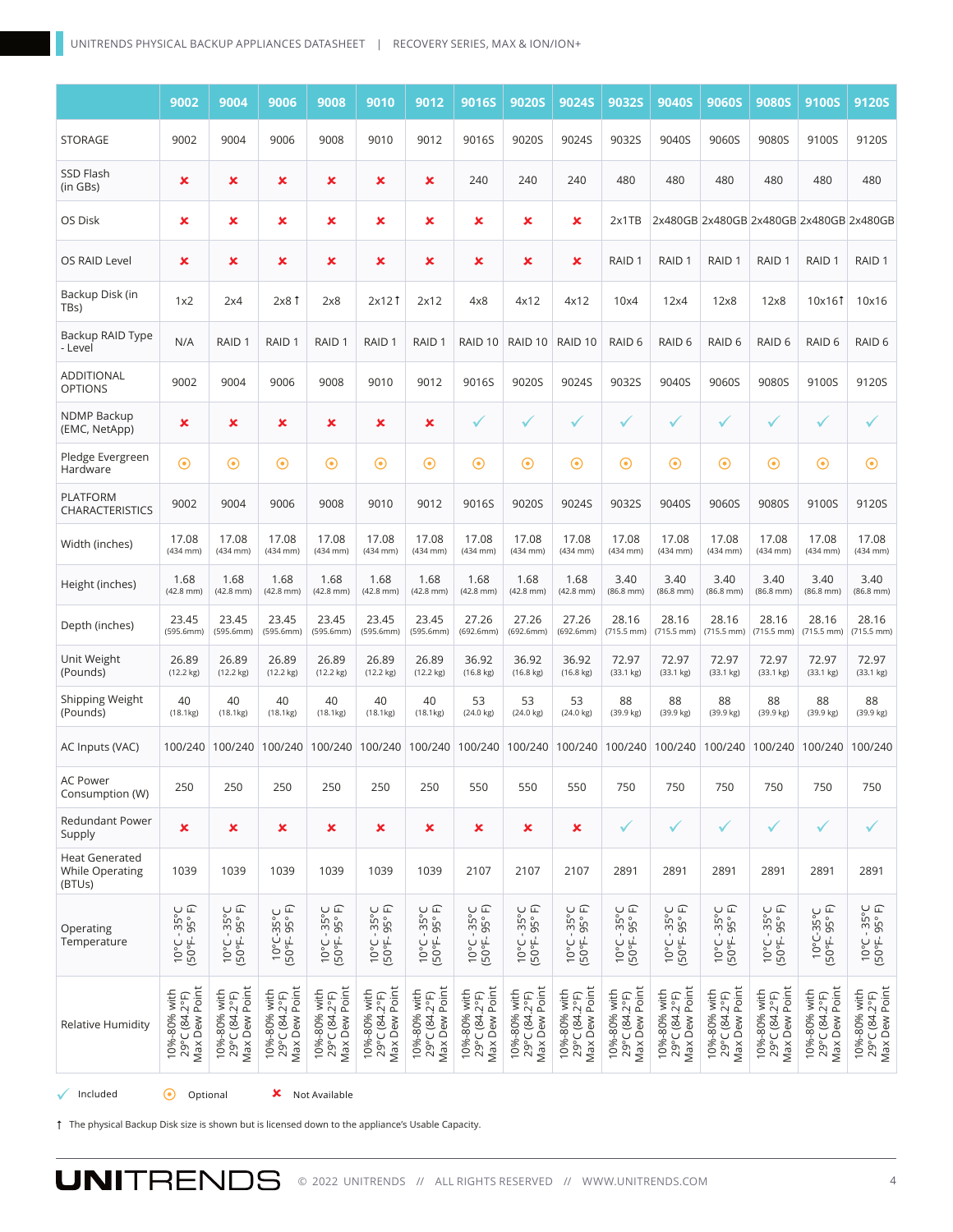## **Recovery Series MAX Backup Appliance Specifications**

Recovery Series MAX appliances deliver supercharged computing power for hosting of failed applications on site perfect for MSPs, ROBOs or anyone that requires more from their backup hardware.

|                                                 | <b>RECOVERY SERIES MAX 2</b>                           | <b>RECOVERY SERIES MAX 4</b>                            | <b>RECOVERY SERIES MAX 8</b>                             |  |  |
|-------------------------------------------------|--------------------------------------------------------|---------------------------------------------------------|----------------------------------------------------------|--|--|
| Usable Capacity (TB)*                           | $\overline{2}$                                         | $\overline{4}$                                          | 8                                                        |  |  |
| Suggested Backup (TB)                           | 1.1                                                    | 2.4                                                     | 4.8                                                      |  |  |
| Backup Disk (in TBs)                            | 4x1                                                    | 4x2                                                     | 4x4                                                      |  |  |
| Processor Cores/ Threads                        | 8/16                                                   | 8/16                                                    | 8/16                                                     |  |  |
| RAM (GB)                                        | 32 OR 64                                               | 32 OR 64                                                | 32 OR 64                                                 |  |  |
| AES-NI                                          | ✓                                                      | ✓                                                       | ✓                                                        |  |  |
| Virtual Remote Console                          | ✓                                                      | ✓                                                       | ✓                                                        |  |  |
| 1 Gb RJ45 Ethernet Ports                        | 2                                                      | 2                                                       | $\overline{2}$                                           |  |  |
| 10 Gb RJ45 Ethernet Ports (2) ·                 | $\odot$                                                | $\odot$                                                 | $\odot$                                                  |  |  |
| 10 Gb SFP+ Ethernet Ports (2) ·                 | $\odot$                                                | $\odot$                                                 | $\odot$                                                  |  |  |
| SSD Flash (GB)                                  | 240                                                    | 240                                                     | 240                                                      |  |  |
| OS Disk                                         | N/A                                                    | N/A                                                     | N/A                                                      |  |  |
| Backup RAID Type - Level                        | RAID10                                                 | RAID10                                                  | RAID10                                                   |  |  |
| Archiving Adapters                              | <b>USB 3.0</b>                                         | <b>USB 3.0</b>                                          | <b>USB 3.0</b>                                           |  |  |
| Form Factor                                     | 1U                                                     | 1U                                                      | 1U                                                       |  |  |
| Dimensions (inches)<br>Width X Height X Depth   | 17.08 W X 1.68 H X 22.58D<br>(434 mm X 43 mm X 574 mm) | 17.08 W X 1.68 H X 22.58 D<br>(434 mm X 43 mm X 574 mm) | 17.08 W X 1.68 H X 22.58 D<br>(434 mm X 43 mm X 574 mm)) |  |  |
| Unit Weight (Pounds)                            | 29.98<br>$(13.6 \text{ kg})$                           | 29.98<br>$(13.6 \text{ kg})$                            | 29.98<br>$(13.6 \text{ kg})$                             |  |  |
| Shipping Weight (Pounds)                        | 43<br>(19.5 kg)                                        | 43<br>(19.5 kg)                                         | 43<br>$(19.5 \text{ kg})$                                |  |  |
| AC Inputs (VAC)                                 | 100/240                                                | 100/240                                                 | 100/240                                                  |  |  |
| AC Power Consumption (W)                        | 550                                                    | 550                                                     | 550                                                      |  |  |
| <b>Heat Generated While Operating</b><br>(BTUs) | 2107                                                   | 2107                                                    | 2107                                                     |  |  |

 $\Box$ Included  $\bigodot$  Optional

\* Usable Capacity is the appliance's raw backup capacity after RAID.

Requires purchase of an add-on card. Each appliance has one ● expansion slot, so it supports either an RJ45 or an SFP+ connection.